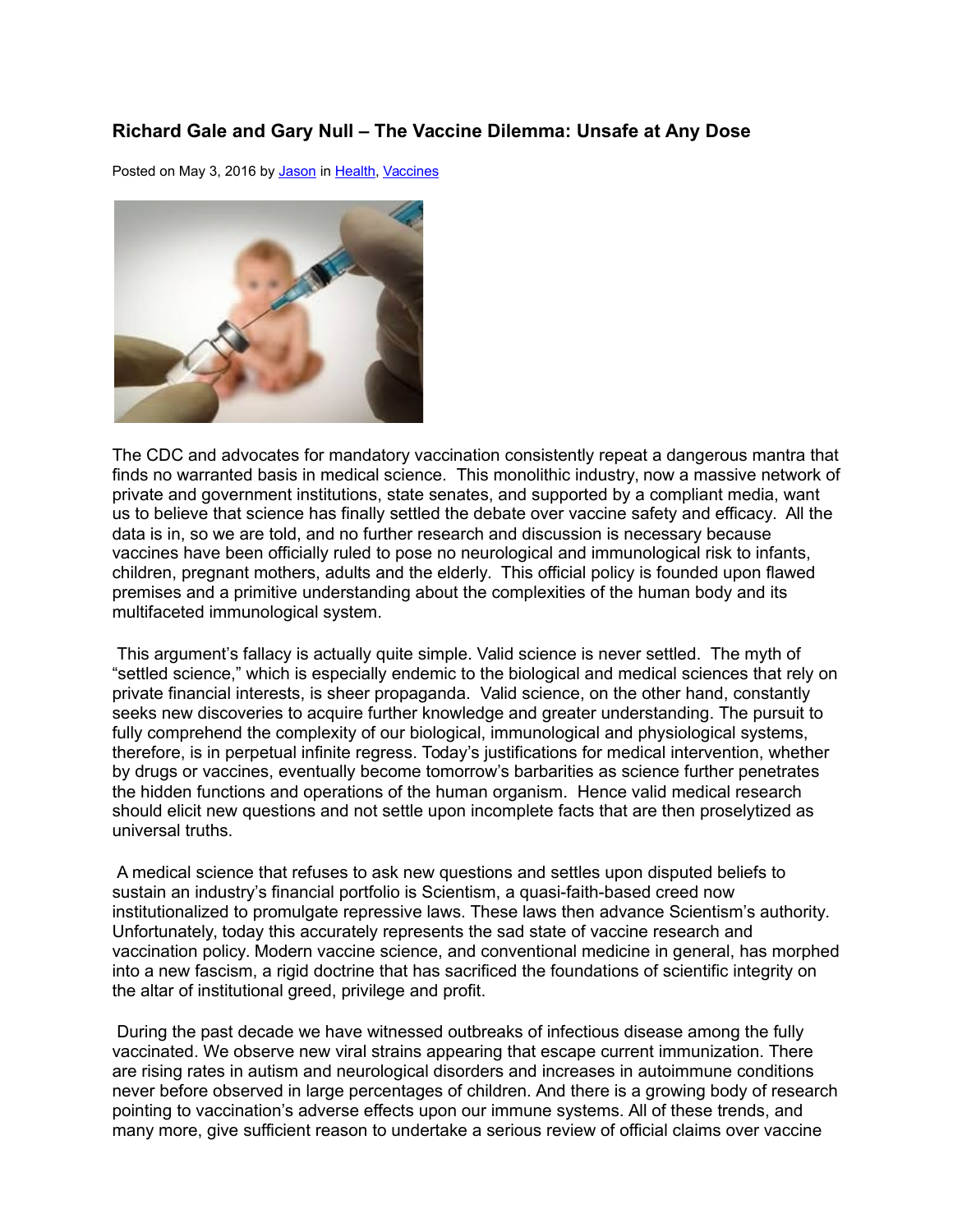safety and efficacy. The evidence on the ground for the alarming rates in childhood illnesses parallel to the ever-increasing number of childhood vaccinations and the government's ridiculous one-size-fits-all policy behind mass indiscriminate vaccination should convince us that vaccine safety is far from a settled matter.

The official CDC position on vaccines is that they are "unavoidably unsafe." As New York University's professor of law Mary Holland has repeatedly stated, the CDC can't have it both ways. Vaccines cannot be simultaneously safe and unsafe. Yet, by mincing terms, spinning propaganda and misinterpreting and manipulating scientific research to whitewash vaccine's life-threatening risks, this is what the government pressures parents to believe.[1]

If we can accept the claim that vaccines are "unavoidably unsafe," then the question is how unsafe are they? And now we possess an enormous body of yet to be challenged research, clinical trials, case examples of severe vaccine injury and court compensations paid out to families with vaccine-injured children to conclude that vaccine development has a very long way to go before a medically proven safe vaccine will ever be created. Unfortunately it is our opinion that this research is being ignored or at best marginalized by the most rabid CDC supporters and proponents of mass vaccination.

If the most compelling and thorough medical research indicates that there is no such thing as a safe vaccine, then what are we to make about those in the growing community opposing vaccination who demand safer vaccines while claiming to be pro-vaccine?

First we must acknowledge that all vaccines are "unavoidably unsafe" and this was a 2011 Supreme Court ruling in the Bruesewitz versus Wyeth case.[2] Therefore all vaccines on the market are categorically unsafe. Perhaps in some distant future a vaccine, which remains only in the imagination of science fiction, will be developed to effectively and safely immunize against an infectious disease. So far, such a vaccine does not exist. Therefore, conscientious efforts to adhere to the precautionary principle and vigilant and consistent evaluation and reevaluation of the risks and benefits of vaccination is both essential and a human right that governments should encourage, protect and uphold.

The majority of vaccine ingredients have been shown repeatedly to have toxic consequences contributing to serious neurological and autoimmune conditions. These effects can be immediate, such as in the case of a child who undergoes seizures and is left with permanent neurological damage shortly after vaccination. Or effects through repeated vaccination can be accumulative and display symptoms many years later. In fact, there is very little scientific data, and nothing conclusive, about repeated vaccinations' long term and accumulative immunosuppressive risks. The vaccine industry continues to rely upon outdated research, industry funded studies, conflicts of interest with federal agencies and even scientifically irrelevant data to make its case that vaccine additives and ingredients pose no medical risks. What the industry's arsenal of research sorely lacks is biological and gold standard placebo controlled clinical trials to support this position. In short, accepted vaccine research is little more than junk science. And junk science can make for the best propaganda to convince a population into the deception of vaccine safety. Joseph Goebbels understood this all too well when he stated, "A lie told often enough, people will believe it, and you will even come to believe it yourself."

For those who demand the removal of vaccines' toxic ingredients yet remain pro-vaccine in principle, another and perhaps darker equation of vaccine risks is being ignored or seriously misunderstood. It is not simply the aluminum compounds, ethylmercury or thimerosal, Polysorbate 80, formaldehyde and other vaccine additives that are associated with vaccines'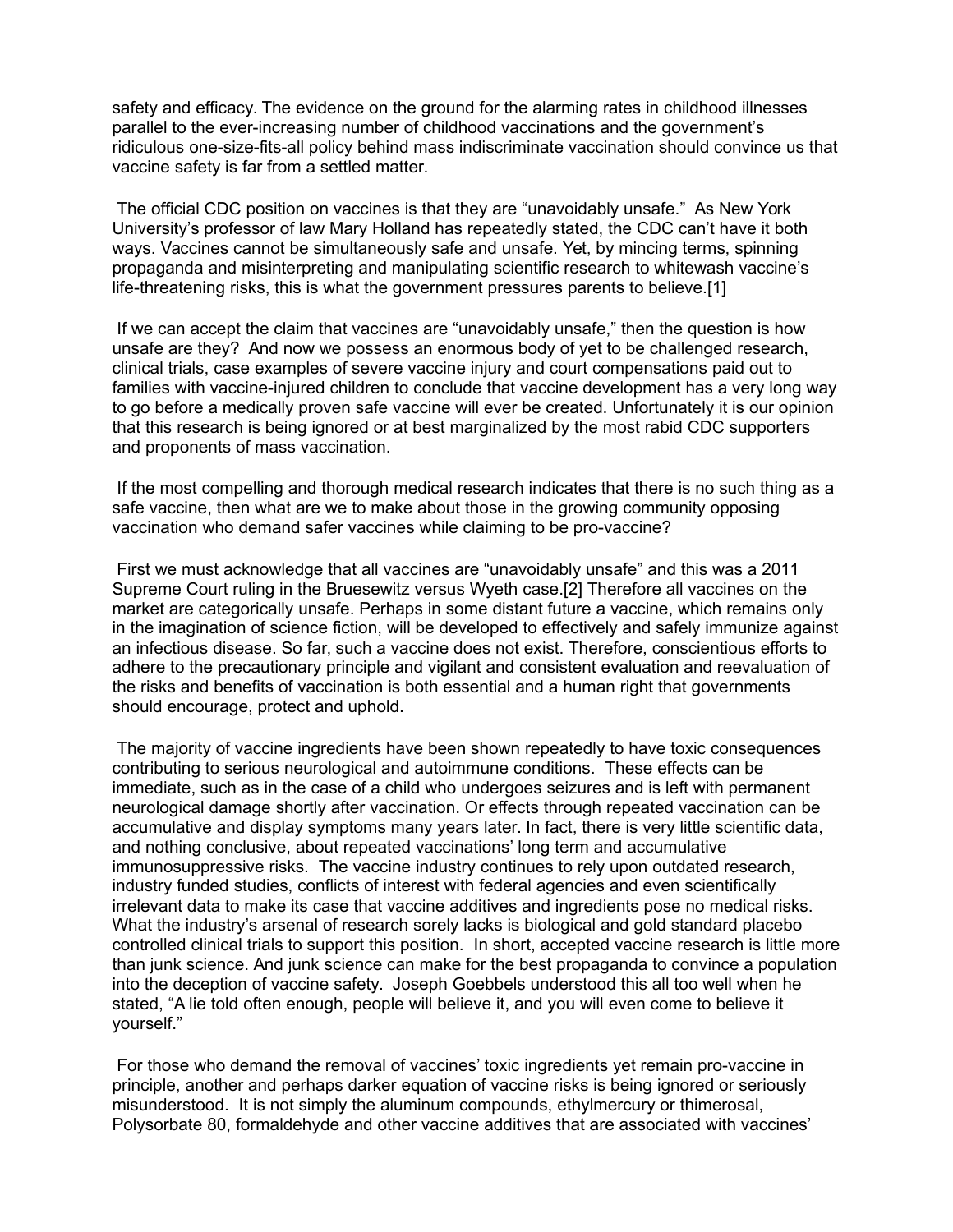portfolios of risks and adverse reactions, including those listed in every vaccine manufacturing and product insert and found in the National Institutes of Health Pubmed database of peerreviewed medical literature. These compounds' neurotoxic risks are well known and physicians. pediatricians, and scientists are increasingly being forced to acknowledge them and question the vaccine paradigm.

For example, any and every vaccine that contains aluminum, in any amount, is categorically unsafe regardless of a person's age. This principle should be accepted as a biological and medical fact without question, yet pro-vaccinators deny it outright. In 2015, autoimmune disease researcher Dr. Yehuda Shoenfeld at Tel Aviv University published the definitive textbook on vaccines' adverse effects that are now contributing to a wide variety of autoimmune diseases, including fibromyalgia, acute disseminated encephalomyelitis, narcolepsy, connective tissue disease, rheumatoid arthritis, chronic fatigue syndrome, lupus, type 1 diabetes and a host of others. The majority of the 37 scientific papers in Shoenfeld's *Vaccines and Autoimmunity* identify the adjuvant aluminum as a crucial culprit contributing to the epidemic rise in autoimmune disorders both in the US and abroad.[3]

In mid-2014, concerns over aluminum adjuvants in vaccines, and the HPV vaccine in particular, reached the French Parliament for review. Unlike scientific committee reviews conducted in the US Congress, French politicians publicly weighed in carefully on the data behind the increase in HPV vaccine-injuries in order to rule on the benefits and risks of promoting the Gardasil and other vaccines containing aluminum.[4] France has now established a precedent for the way other governments' health officials and legislative bodies should address the growing questions toward vaccine safety.

Pro-vaccine political correctness is fundamentally based upon the faulty assumption that only known neurologically toxic ingredients, such as aluminum and mercury, need to be removed or replaced with safer compounds. There is no sound argument against the removal of these ingredients that will make vaccines safer. Federal agencies tell us that these toxic metals are in insufficient amounts to pose a toxicological risk and are readily expelled naturally by a child's body. Although no amount of aluminum and mercury in any quantity has been proven absolutely safe, when an infant receives 3, 4 or more vaccinations during a single doctor's visit, the amount of toxins introduced into its body mounts well above the EPA's and FDA's level of safety.

Fifteen years ago, the CDC's argument may have been sufficient to increase confidence in today's dominant vaccine paradigm. But science advances. Knowledge of the human genome, the emergence of the new science of epigenetics, and a deeper understanding of the body's immunological activity is opening our horizons to a larger panorama of bio-molecular possibilities and the viral and bacterial activities that are forcing a growing number of scientists to conclude that we really don't know as much about vaccination's impact and risks upon the human organism as we previously thought.

If it can be ascertained that there are serious health risks from the viral and bacterial components that go into a vaccine and the genetic debris and contamination due to vaccine manufacturing's primitive technology, then the removal of toxic chemicals is insufficient for safer vaccines. However one wishes to interpret it, vaccines introduce pathogens into the body. These pathogens interact with our body's cells and DNA in known and unknown ways. Our medical understanding about host-pathogen interactions and viral epigenetics are adolescent. For example, in 2010, researchers from the National Brain Research Center in India reported that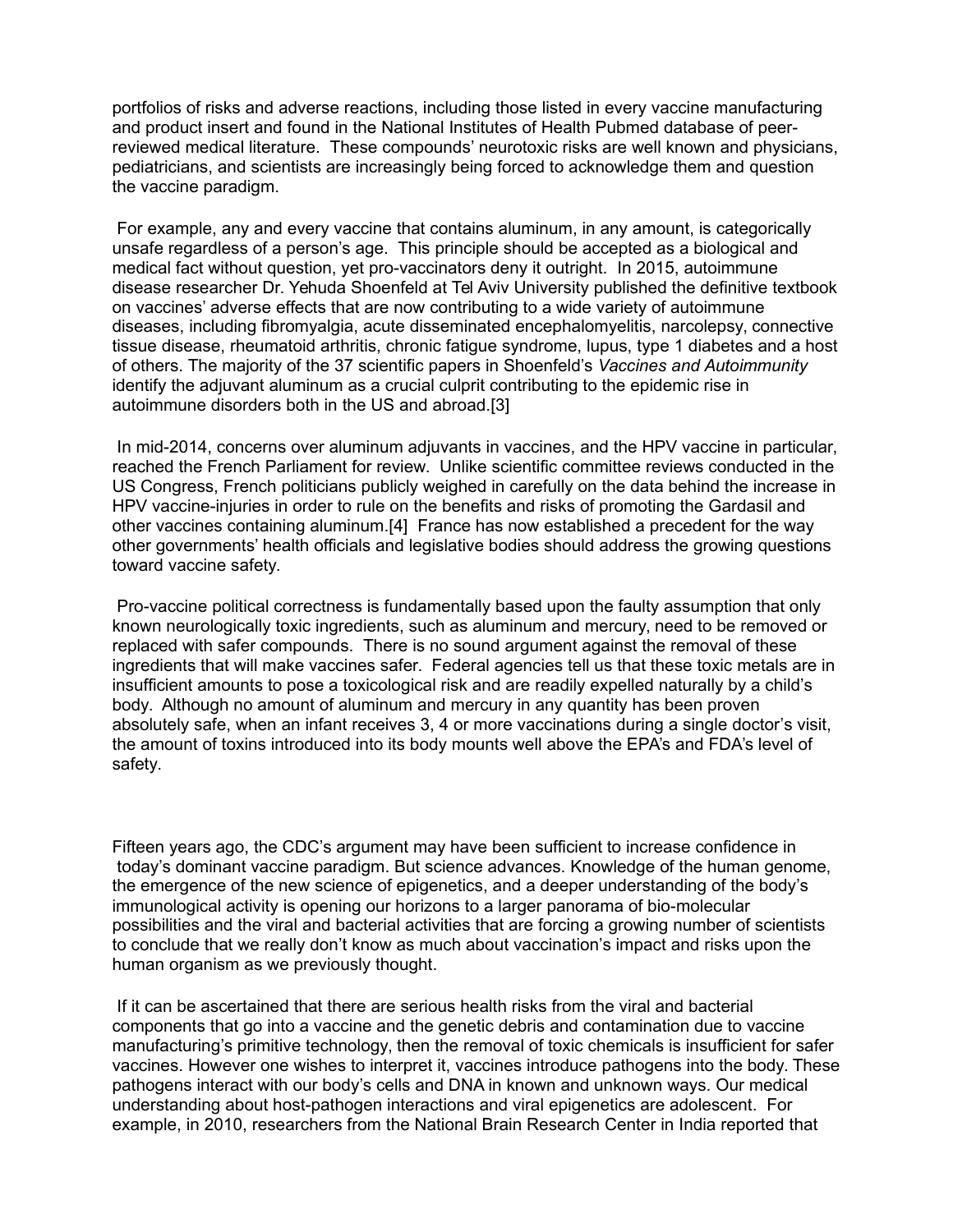our scientific understanding of viral "mechanisms of epigenetic control of gene expression continues to baffle scholars." Even what we know so far, the scientists conclude, "is still complete."[5] Evidence suggests that undesirable viral and genetic activity introduced through vaccines is contributing to the every-increasing infectious disease outbreaks among heavily vaccinated populations, such as the April 2016 mumps outbreak at Harvard University infecting over 40 students and the many pertussis outbreaks during the past several years. That is, infected persons are mostly fully vaccinated. Consequently, we are witnessing what European scientists warned in 2012, that viral epigenetic mechanisms are steadily evading our immune systems.[6] Therefore, vaccines are increasingly becoming ineffective as new viral strains emerge and the length of immunity provided by vaccines are lessening.

The Human Genome Project ended less than two decades ago. Genomics' new subdivision of epigenetics has only gained attention during the past ten to fifteen years. Already epigenetics is turning our earlier beliefs about DNA and genes upon its head. Barbara Lo Fisher summarizes epigenetics as "stimuli-triggered changes in gene expression that are inheritable and occur independent of changes to the underlying DNA sequence."[7] In other areas of epigenetic and toxicological research, other than vaccine science, there is greater acceptance of environmental factors' affects upon our body's DNA. It is now accepted that chemicals commonly found in every day products, such as the endocrine disruptive phthalates and bisphenol-A, are altering gene expression and creating havoc with normal hormonal activity. Food companies are increasingly becoming convinced that pesticides used in huge amounts on genetically modified crops are interfering with our bodies' genes and are removing GMO ingredients from their products. High fructose corn syrup, processed sugar, and junk food are also becoming more widely accepted as genetic risks contributing to the dramatic increases in obesity, allergies and weakened immune systems.

Science still has very limited knowledge about how bacterial and viral genes interact with our own DNA, gene regulation, and individual genetic dispositions after being injected into the body. This remains a dark area of medical science that scientists are only recently beginning to dive deeper into. Therefore, current vaccine science, says Dr. Toni Bark, is "Frankenscience."[8] Doctors, physicians, CDC heads and health officials really have very little clear idea about what we are actually injecting into our children nor its long term consequences on our natural immune systems.

Back in 1971, University of Geneva scientists published a remarkable discovery in the journal World Medicine. According to their study foreign biological materials that enter directly into the blood stream can potentially become part of us and even combine with our own DNA. This activity known as "jumping genes," and first postulated in the 1930s by Nobel laureate Barbara McClintock, still largely remains a mystery.[9] These were some of the early precursory hypotheses and studies that would later become epigenetics.

Nevertheless, during the last dozen years biomedical and environmental research, which is unfailingly ignored and denied by the vaccine industry, is gradually mapping new terrains in our genetic understanding. Renowned British epigenetic researcher Dr. Mae-Wan Ho from the Institute of Science in Society has observed that "vaccines themselves can be dangerous, especially live, attenuated viral vaccines or the new recombinant nucleic acid vaccines; they have the potential to generate virulent viruses by recombination and the recombinant nucleic acids could cause autoimmune disease."[10] One day it will be conclusively shown that viral and bacterial vaccine components, as well as vaccines' toxic chemicals, are fundamentally altering the human genome, weakening natural immunity that gives rise to autoimmune diseases, and directly contributing to both short and long term onset of debilitating lifethreatening illnesses affecting millions of people throughout the world.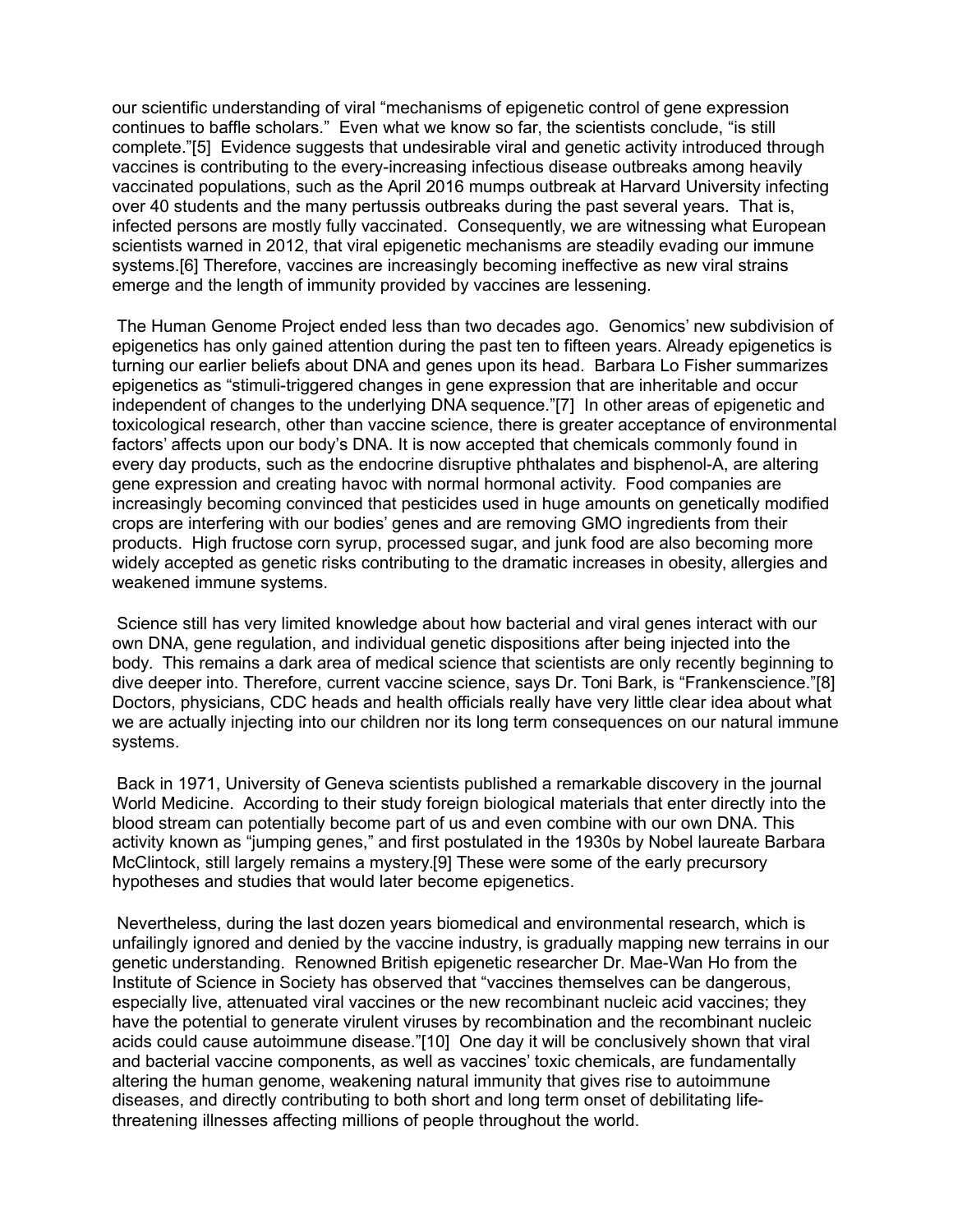As we have noted, environmental medicine is diligently pursuing epigenetic investigations to better understand how exogenous chemicals and toxins affect the body's immune system and genetic disposition. Simultaneously epigenetics remains an anathema within the vaccine industry. This is because epigenetics is the vaccine industry's greatest threat and may well be the harbinger of vaccination's collapse in the future. For that reason we increasingly observe the pro-vaccine community aggressively associating vaccine-injury illnesses with parental gene inheritance. Seeming vaccine injuries, the CDC informs us, are all due to inherited genes and are not stimulated by vaccine interference. More recently we are being told that genes associated with autism have always been present in the human genome.[11] Yet, no one references the other body of research, such as a University of Montreal analysis, that has discovered the majority of these so-called autism genes are de novo.[12] De novo genes are genetic mutations that appear for the first time in a parent's germ cell or during the development of the fertilized egg itself. The most likely causal candidates accounting for de novo mutations are epigenetic. Consequently, a woman who is vaccinated during pregnancy will have her unborn child at a higher risk of de novo mutations due to the toxic stew of chemicals, additives and viruses she was injected with. In order to skirt the evidence supporting this scientifically plausible hypothesis, the CDC and its minions in the vaccine industry must continue to rely upon an older, determinist, and regressive view of genetics that denies epigenetic activity. Fortunately this outdated genetic paradigm is rapidly being deconstructed and proven unsound by other scientific disciplines.

Other examples are Ehlers-Danlos Syndrome or EDS (a connective tissue disorder) and Osteogenesis Imperfecta (a disorder characterized by brittle bones). Both conditions are known inherited genetic disorders and associated with a series of identifiable gene mutations. And both illnesses are increasing at an alarming rate among young children and adolescents.

In 2014, Dr. Lloyd Phillips conducted independent research to determine why so many young adolescent and teenage girls were rapidly coming down with more serious expressions of EDS. His findings concluded that these otherwise healthy girls carried an EDS genetic marker which remained dormant until shortly after receiving the HPV vaccine or Gardasil. [13]

A similar discovery was made by Dr. Robert Kendall Endres in 2009 who noted in 1962 there were approximately 10,000 cases of brittle bone syndrome worldwide. By 1978 there were 836,000 cases and over 4 million in 2000. This increase parallels the rapid increase in the number of vaccinations recommended in the CDC's vaccine schedule and the WHO's global vaccination initiatives. Although both disorders are associated with certain inherited gene mutations, the plausibility of vaccination as the triggering culprit responsible for their expression and activation cannot be ruled out. [14]

Any one of the many vaccines on the market today can cause enormous genetic and epigenetic disruption in any human being. Epidemiologists are puzzled about why some people according to plan for any given vaccine and why others don't. For example, only 10% of people receiving the MMR vaccine generate high levels of measles antibodies following vaccination while another 10% don't respond at all. Dr. Gregory Polland at Mayo's Vaccine Research Group realizes this is undoubtedly due to genetic mutations and an individuals' genetic code.[15] The one-size-fits-all vaccination policy now advocated by the CDC and its leading spokespersons such as Paul Offit therefore has no rational and sound basis in science.

Since 1996, the CDC's vaccine divisions and the World Health Organization (WHO) have known they have a very serious health problem with genetic contamination in every vaccine that relies upon animal cell culturing. This is a very dark side of the vaccine industry's manufacturing methodology. The fact that genetic contamination, much which remains unknown and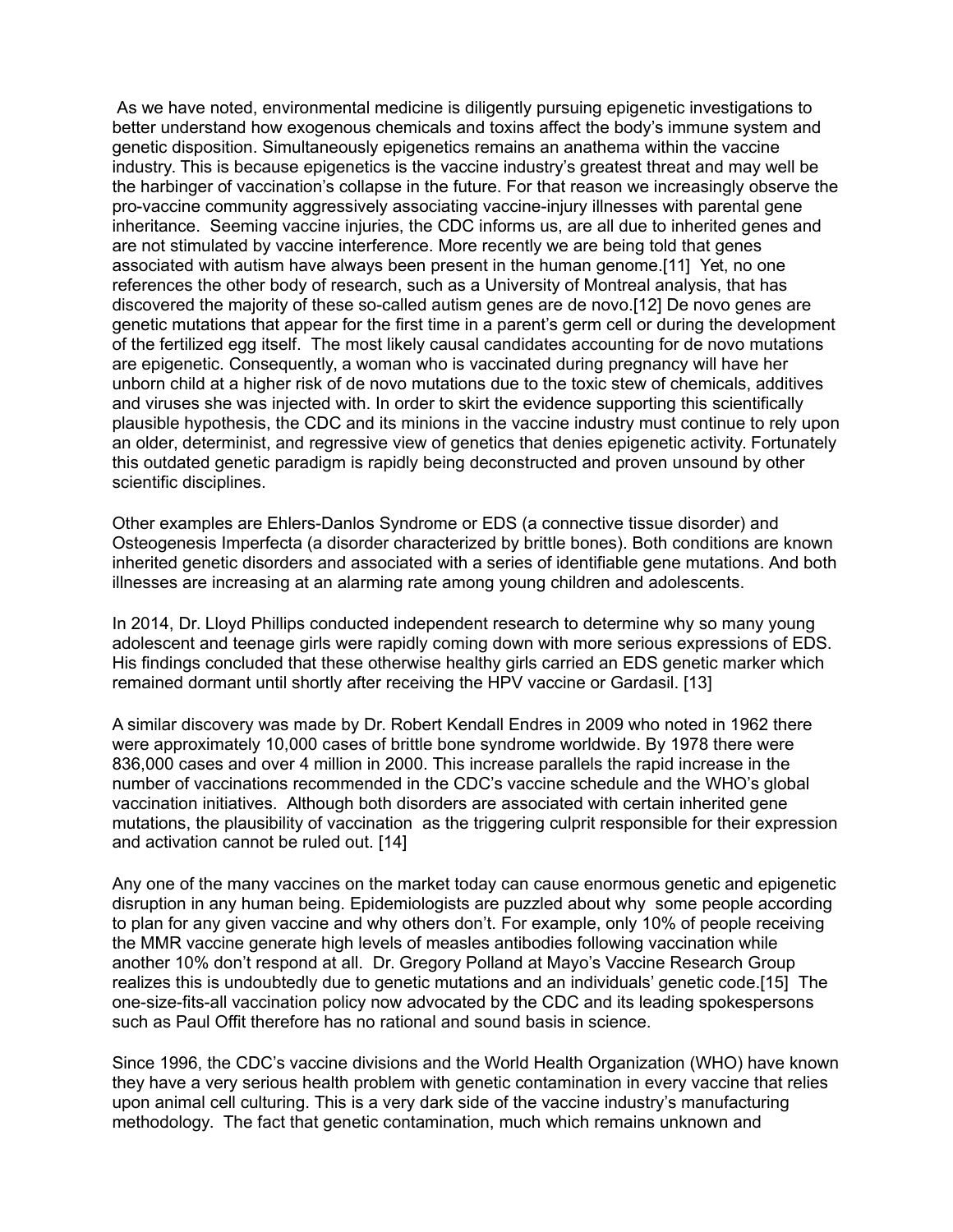unidentified, is being injected into infants as young as 24 hours after birth receives absolutely no attention and is ignored by those who espouse political correctness on their pro-vaccine posturing.

In the past we have reported on the primitive methodology that vaccine makers still utilize to culture the viruses that go into vaccines.[16] In 1999, the FDA convened a non-public regulatory meeting to review the health hazards of undesirable viral DNA fragments and protein contamination in all vaccines relying on animal cell culturing. Concerns were particularly focused upon vaccines using fertilized chicken eggs: the influenza, MMR and yellow fever vaccines. Among the most worrisome contaminants were prions (tiny proteins responsible for incurable diseases in both humans and animals), viral oncogenes capable of causing cancer, viral variants that might cause AIDS, and multiple known and unknown viruses present in the viruses' culture medium. The executive scientists present acknowledged that recombination activity between viral codes and cells in the tissue culture is common and therefore the same can certainly occur in a child's body after vaccination.[17] Again, Barbara Lo Fisher warns that "because viruses are constantly mutating and recombining with each other and scientists do not understand how viruses and genes interact, it is clear that what is not known about the effects on human health of widespread use of live virus vaccines is far greater than what is known."[18]

Current vaccine technology makes it impossible to filter out all genetic contamination and DNA debris from vaccine preparations. Therefore the FDA has set weight limits on the amount of foreign genetic contamination permitted. Since vaccine manufacturers have been unable to meet these restrictions, the CDC has reduced the requirements to apply only to cancerous cell lines. Other DNA contamination allowances were increased one hundred fold. According to the FDA's industry guidelines on vaccine production, the removal of foreign DNA and protein contamination from vaccines employing human and animal cell lines is a "non-binding recommendation."[19] A recent example of a vaccine temporarily removed from the market by the FDA is Glaxo's rotavirus vaccine Rotarix. In 2010, an independent California laboratory identified a foreign pig virus, porcine circovirus 1 or PCV1, present in Rotarix. The CDC immediately reported that this contaminant posed no risks, although babies as young 2 months old were being vaccinated with this swine virus contaminant. The laboratory also found avian leukosis virus in the MMR vaccine and monkey retrovirus fragments in Paul Offit's RotaTeq vaccine.[20]

There are approximately 100 million allowable segments of DNA contamination permitted in any single vaccine dose. Much of this unwanted genetic and foreign protein rubbish has never been fully identified and sequenced. And vaccine makers are not required to identify what all of this genetic debris consists of. If a child follows the CDC's recommended vaccination schedule from moments after birth until she or he reaches six years of age, 49 doses of 14 vaccines will have been administered. Isnt it therefore time to pause and review the huge amount of DNA contamination, known and unknown viral genetic fragments children are receiving directly into their bloodstreams and ask whether or not this may be contributing to the enormous rise in childhood autoimmune conditions, including common adult diseases now frequently appearing in children

Dr. Howard Urnovitz is an immunologist trained at the University of Michigan and a leading advocate for informing scientists about vaccine-associated genetic mutations. He is perhaps best known for his research into genetic alterations among veterans suffering from Gulf War Syndrome. Although GWS has been associated with a wide range of toxic exposures, including chemical weapons, organophosphates, depleted uranium, an experimental anthrax vaccine, pesticides and other causes, Urnovitz's discovery was singular. He identified genetic sequences in a particular chromosome well known as a "hot spot" for polymorphisms among many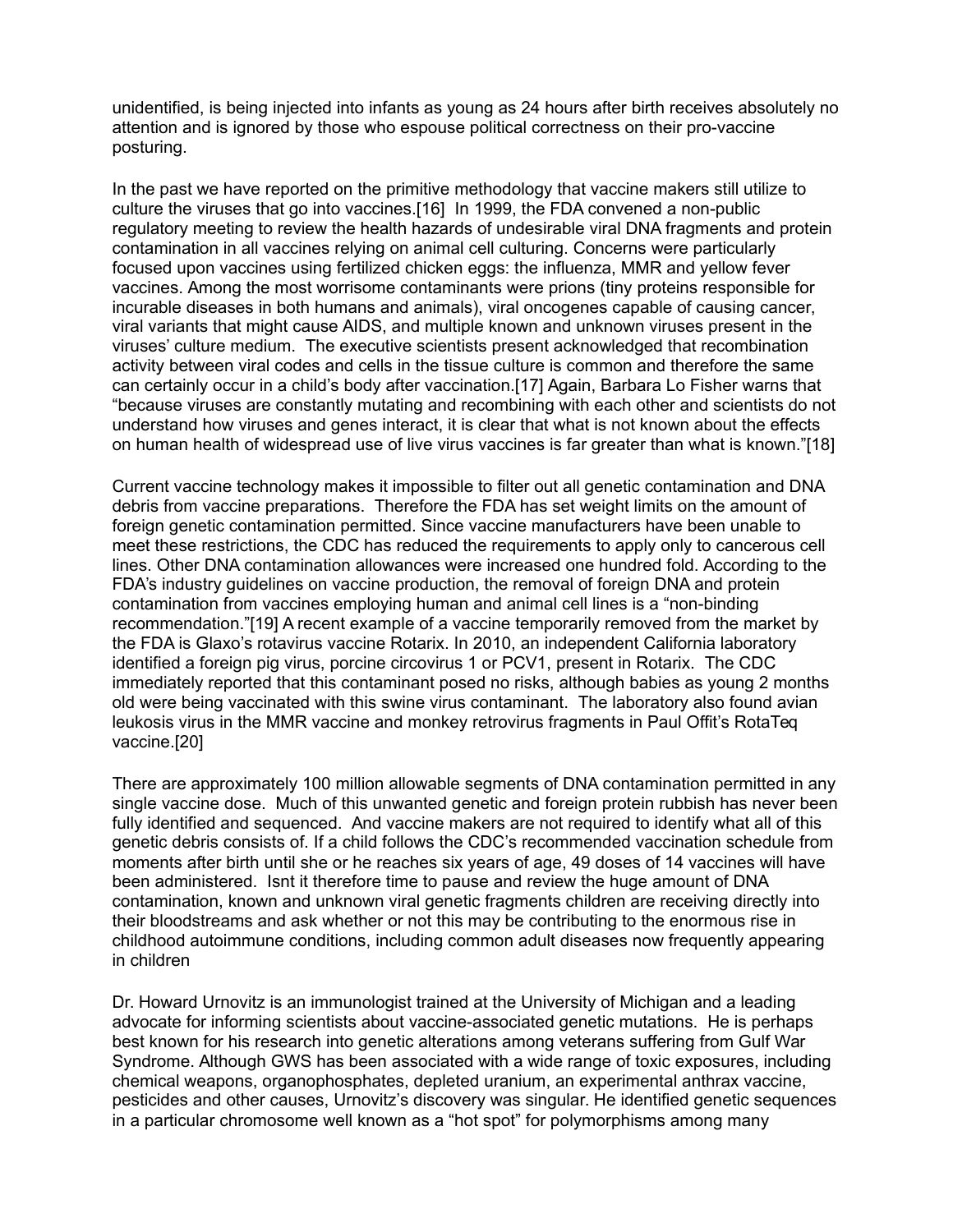veterans. What was unusual was that the sequences were non-human and similar to the enteroviral segments from the oral polio vaccine administered to the veterans.[21] Although this research cannot conclude that veteran's GWS symptoms are directly related to the vaccine's polio virus, it confirms the deep concern over viral genes introduced via vaccination jumping and recombining with our body's DNA.

In light of the above discussions about gene jumping, recombination of pathogenic viral sequences merging with our bodies own DNA, undesirable mutations, and expression and activation of hereditary genetic predispositions leading to serious autoimmune complications and diseases, consider the following. Merck's Rotateq vaccine for the protection of infants from rotavirus is a genetically engineered vaccine that includes five combined human and cow strains of rotavirus, first developed by Paul Offit at the Children's Hospital of Pennsylvania. This viral concoction combines bovine rotavirus strains that causes diarrhea in cows with viral strains causing diarrhea in humans. This recombinant, engineered viral strain is then cultured on African Green Monkey kidney tissue. The seed stock that is later used to manufacture future lots of the vaccine also includes fetal bovine (cow) serum and porcine trypsin (an enzyme derived from a pig's pancreas).[22] Are we the only ones who share grave trepidations that an infant will receive a series of 3 rotavirus injections by the age of six months? And we are to believe that it is normal and safe for an infant to be unnaturally exposed to an artificial and abnormal pathogen in this manner?

The genetically engineered rotavirus vaccines, similar to many of the newer vaccines positioned to come on the market in the very near future, contain an attenuated live virus. These vaccines are already raising serious questions about their influential impact upon the vitality of the immune system, our bodies' gut microbiome and the even environmental ecologies. In 2012, Norwegian scientists are the University of Tromso concluded that "genetically engineered or modified viruses (GMVs) are being increasingly used as live vaccine vectors and their applications may have environmental implications…. In all cases there may be circumstances that enable GMVs to jump species barriers directly, or following recombination with naturally occurring viruses."[23]

Finally, the CDC aggressively follows a one-size-fits-all policy in its efforts to keep the entire American population vaccinated. Today there are over two hundred new vaccines in the pipeline and eventually coming to market. As new spikes in diseases occur consistently with each new vaccine approved and entered in the CDC's recommended vaccination schedule, so also will other disease conditions increase as well as new disorders never observed before. Americans today are less healthy than previous generations. More and more people have compromised immune systems and are rapidly becoming immunodeficient. Surprisingly no federal agency or official institution tries to track the total number of Americans with serious compromised immune systems other than recipient of organ transplants, cancer or positive HIV diagnoses. The American Autoimmune Related Diseases Associations estimates that 50 million people have any one of 100 and perhaps over 140 different life-threatening autoimmune diseases. The American Cancer Society reports 1.6 new cancer cases annually and rising. Federal health officials downplay the severity of this epidemic by only counting 24 autoimmune diseases.[24]

In addition, poverty is on the rise and conservative estimates record 22% of all children living below the poverty level. Forty eight million Americans live in insecure food households and are clinically malnourished. This too is contributing to the increase in weakened immune systems and diseases. Other health disorders such as chronic lack of sleep, stress, and anxiety are now be associated with weakened immunity and candidates for immunosuppressive disorders. All told, anywhere between 30-50 percent of Americans have weakened immune systems that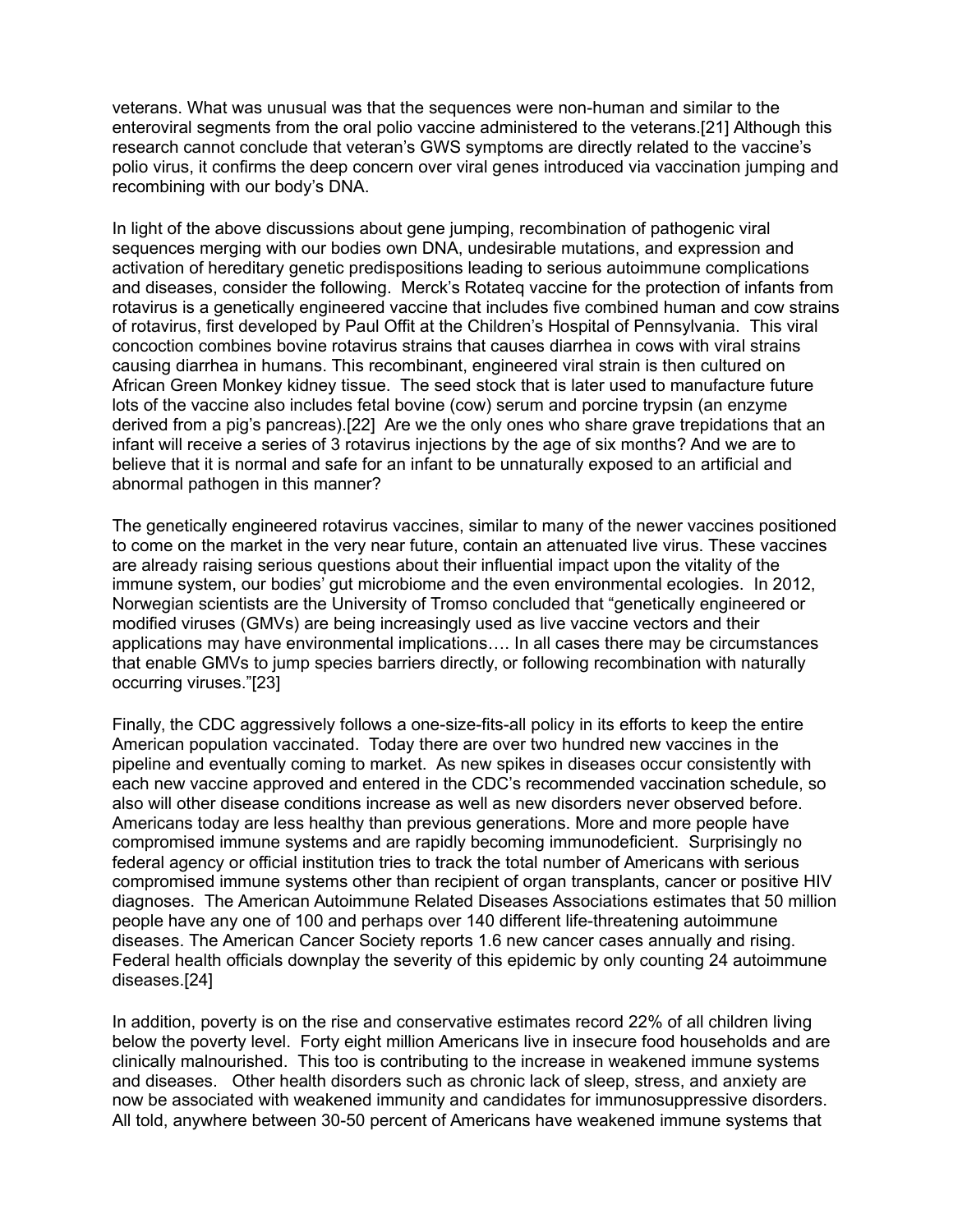make them far more susceptible to adverse complications due to vaccines. And live attenuated virus vaccines, which include measles, mumps, rubella, influenza, rotavirus, chickenpox, smallpox, and the live polio vaccine in foreign countries have been shown repeatedly to weaken natural immunity and make the recipient more predisposed to other viral infections.

It is essential that we accept that the science and technology to support vaccine safety remains in its infancy. For those vaccine developers who are looking at vaccination's epigenetic effects on the human genome, our bodies' microbiome, and the immune system new and unexpected concerns over safety are coming to light. Moreover, no one is a greater expert on a child's reaction to a vaccine than a parent. But most parents don't have the scientific background to advocate for vaccine-induced injuries. Nor do the physicians, pediatricians, nurses and pharmacists who oversee vaccination have the time and specialized medical training to fully understand each and every vaccine's immunological and genetic complexities. Consequently, the official doctrine of vaccine safety is completely based upon blind belief and faith. Yet

medical interventions imposed and mandated on the public should be based solely on scientific proof of safety, and the pro-vaccine industry and federal authorities have never convincingly made their case based on gold standard scientific principles. Until the vaccine industry does so, no child's or adult's life should ever be put at unnecessary risk.

## NOTES

- [1] Habakus L and Holland M, Vaccine Epidemic. Skyhorse Press, New York 2012
- [2] Bruesewitz et al vs Wyeth LLC. http://www.supremecourt.gov/opinions/10pdf/09-152.pdf
- [3] Shoenfeld Y, Agmon-Levin N. Vaccines and Autoimmunity. San Francisco: Wiley, 2015

[4] "France: Aluminum Adjuvants and HPV Vaccines Up for Debate." [http://sanevax.org/france](http://sanevax.org/france-aluminum-adjuvants-hpv-vaccines-debate/)[aluminum-adjuvants-hpv-vaccines-debate/](http://sanevax.org/france-aluminum-adjuvants-hpv-vaccines-debate/)

## [5]

http://www.academia.edu/3661430/Epigenetic\_modulation\_of\_host\_new\_insights\_into\_immune evasion by viruses

[6] Fisher, BL. "Emerging Risks of Live Virus and Virus Vectored Vaccines," National Vaccination Information Center, 2014

- [7] Fisher BL. Ibid.
- [8] Null, G. Silent Epidemic: The Untold Story of Vaccines (documentary film), 2013
- [9] https://vactruth.com/2012/03/13/vaccines-human-animal-dna/